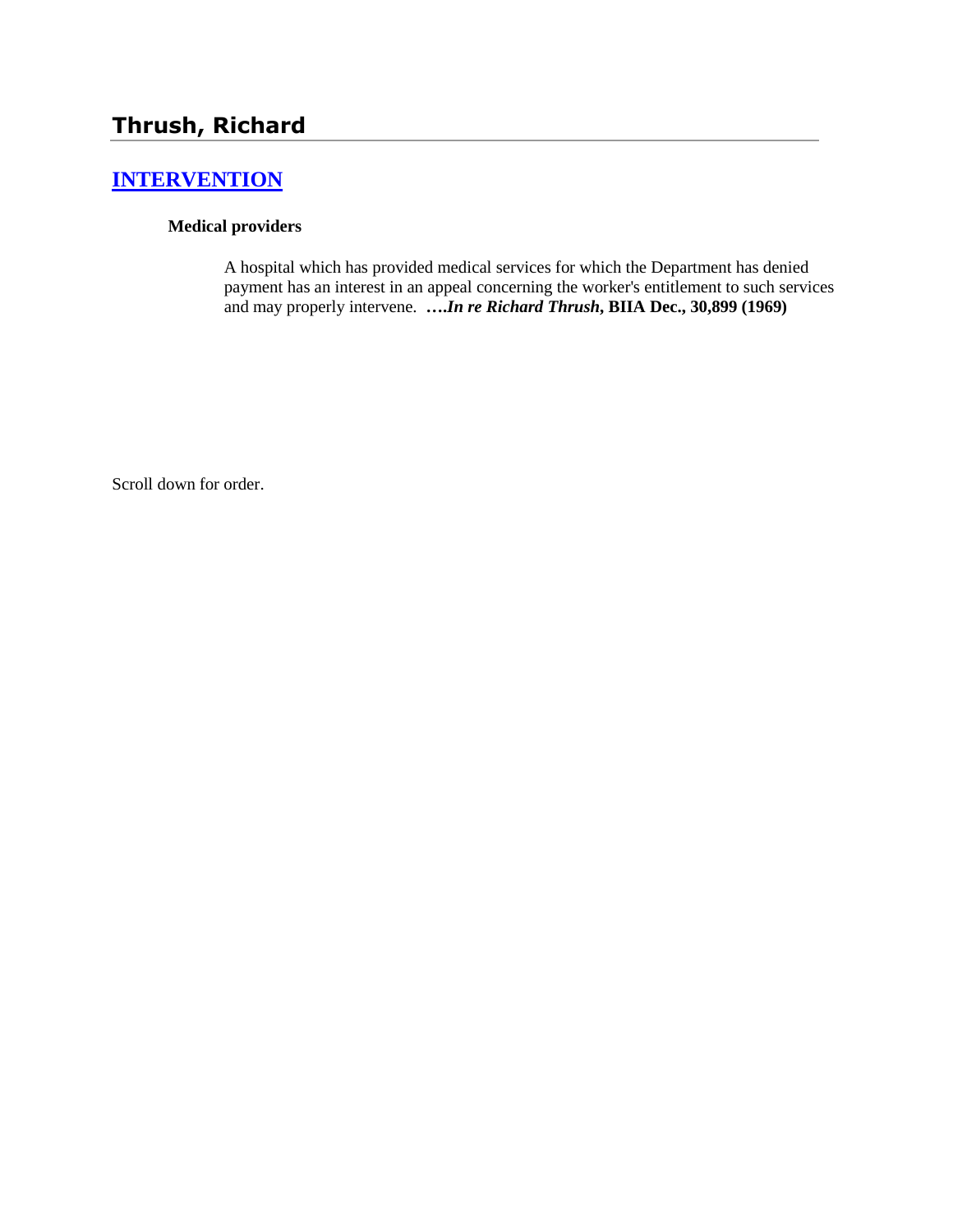### **BEFORE THE BOARD OF INDUSTRIAL INSURANCE APPEALS STATE OF WASHINGTON**

**)**

**IN RE: RICHARD W. THRUSH ) DOCKET NO. 30,899**

**CLAIM NO. F-525552 ) DECISION AND ORDER**

APPEARANCES:

Claimant, Richard W. Thrush, by Clarence H. Fidler, and Jager, Austin & Culver, per William J. Van Natter, Associate Counsel

Employer, M. R. Smith Shingle Company (In attendance: William A. Hartley, Authorized Representative)

Intervener, The Swedish Hospital, by Jackson, Ulvestad & Goodwin, per Roy E. Jackson and James A. Grutz

Department of Labor and Industries, by The Attorney General, per Edward G. Gough and Dinah Campbell, Assistants

This is an appeal filed by the claimant on June 5, 1968, from an order of the Department of Labor and Industries dated May 6, 1968, which closed the claim with time-loss compensation as paid through June 29, 1967, with no award for permanent partial disability. The Department has also disallowed the payment of medical expenses. **SUSTAINED IN PART** and **REVERSED AND REMANDED IN PART**.

## **DECISION**

This matter is before the Board for review and decision on a timely Statement of Exceptions filed by the Department of Labor and Industries to a Proposed Decision and Order issued by a hearing examiner for this Board on March 20, 1969, in which the order of the Department dated May 6, 1968, was reversed and the matter remanded to the Department to assume responsibility for the aggravation of a pre-existing condition of tuberculosis of the greater trochanter and to pay the claimant a permanent partial disability award.

Hearing Examiner Wallace Bartholomew, who issued the Proposed Decision and Order of March 20, 1969, had adequately stated the sequence of events necessary to an understanding of the issues on this appeal on pages 1, 2 and 3 of his proposed Decision and Order, and since all parties have been furnished the Proposed Decision and Order we will not repeat the historical data.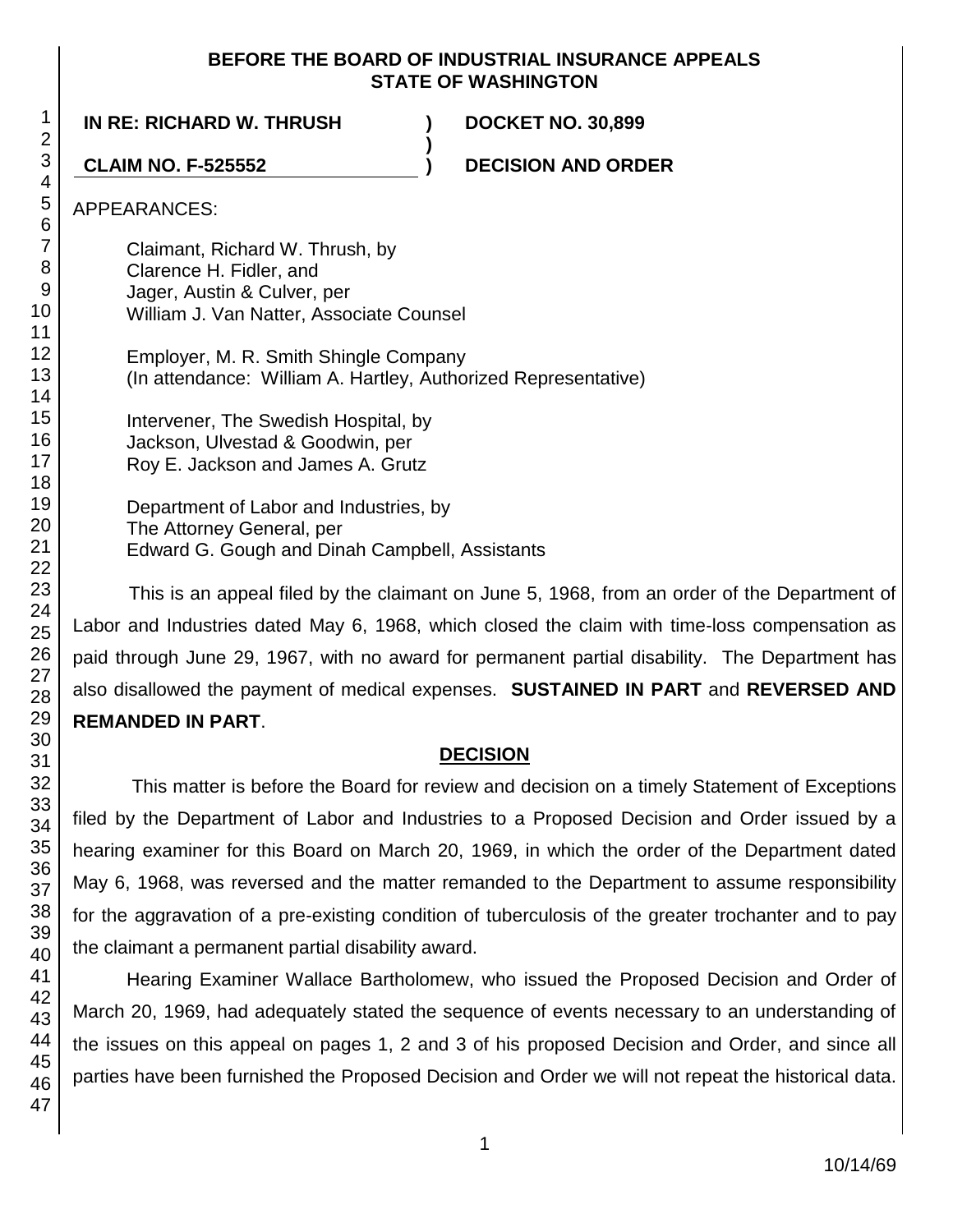We believe Mr. Bartholomew to be in error, however, in his determination that the Swedish Hospital could not intervene in the case, since we determine that RCW 4.08.190 and RCW 51.52.060 are broad enough to permit intervention by any individual or entity which may be affected by a decision of the Department of Labor and Industries. (See State v. Inland Empire Refineries, Inc., 3 Wn. 2d 651, 668 [1940], where our Supreme Court permitted a railroad to intervene in a tax action.) We also do not agree with our hearing examiner's determination regarding permanent disability.

Prior to his industrial injury of February 13, 1967, the claimant had a condition of tuberculosis involving the greater trochanter of the left hip. In essence, this is tuberculosis of a bone. This came to the attention of the claimant's doctors while the claimant was undergoing treatment for a blow he had received to his left hip during his employment. The claimant was sent to Swedish Hospital, in Seattle, where he received two operative procedures on his left hip which were directed to the elimination of the tubercular condition. These operations were apparently successful.

The claimant contends on this appeal that the blow to his left hip during the course of his employment was an industrial injury which caused an aggravation of his otherwise quiescent tubercular condition in his hip, and the blow thereby made necessary the operative procedures sooner in time than would have been the case had there been no industrial injury. He further contends that he is deserving of an award for permanent partial disability based upon disability suffered as a result of those operative procedures.

The Department, on the other hand, contends that the operative procedures on the claimant's hip were not causally related to his industrial injury, but, rather, were the natural result of the diagnosis of tuberculosis in the greater trochanter. Further, the Department argues that any permanent disability suffered by the claimant as a result of the operative procedures on his hip are not compensable since they fall within the provisions of RCW 51.32.100, which provides:

> "If it is determined by the department that an injured workman had, at the time of his injury, a pre-existing disease and that such disease delays or prevents complete recovery from such injury, the said department shall ascertain, as nearly as possible, the period over which the injury would have caused disability were it not for the diseased condition and the extent of permanent partial disability which the injury would have caused were it not for the disease, and award compensation only therefor."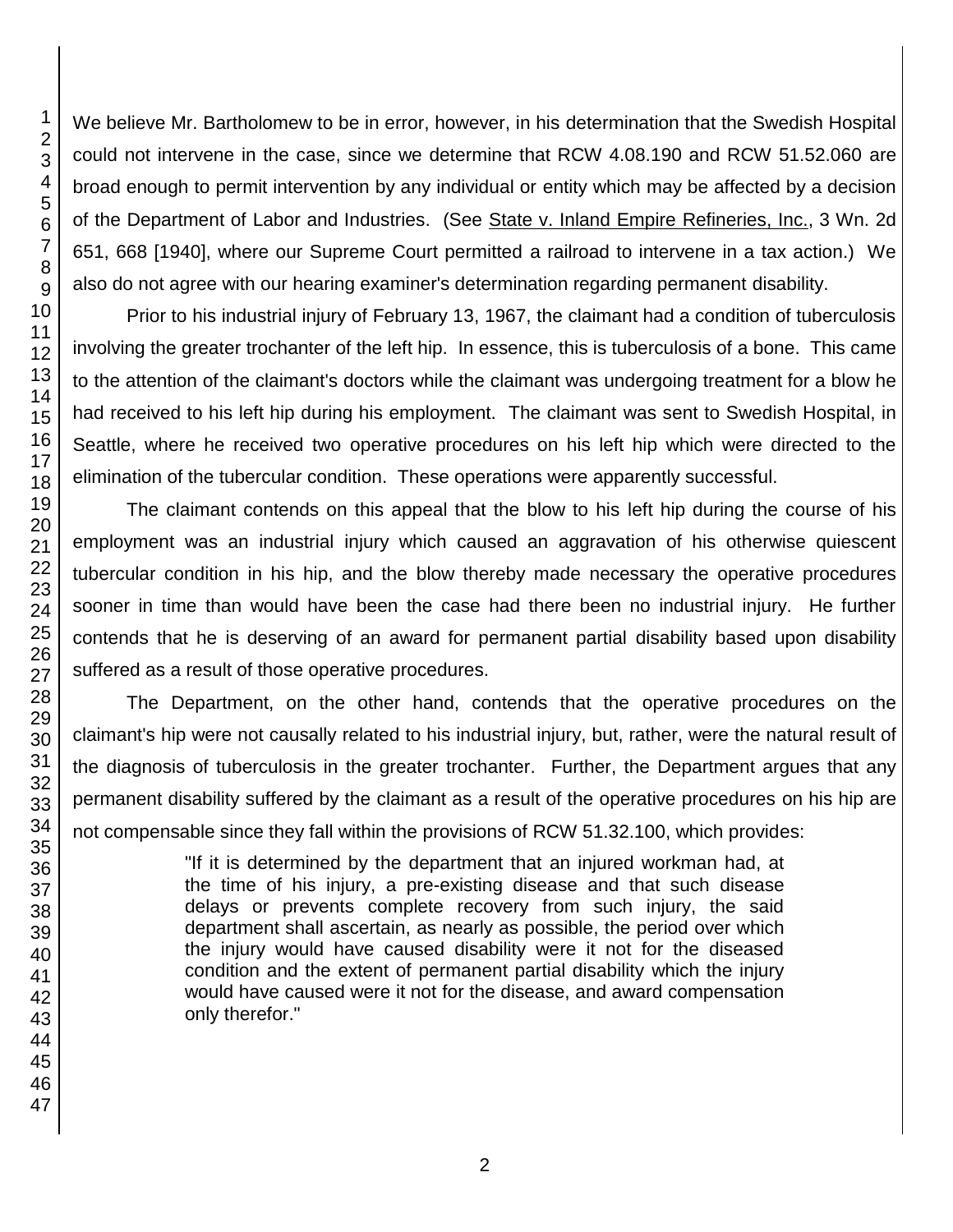The Department also argues that its order dated July 19, 1967, from which no appeal was ever taken, effectively segregated the pre-existing condition of tuberculosis. The operative language to which it alludes is as follows:

> "WHEREAS, medical evidence discloses pre-existing condition described as: 'asseoris tuberculosis involving the greater trochanter': The Department hereby denies responsibility for this pre-existing condition as unrelated to the injury for which the claim was filed;...."

The issues before the Board on this appeal are: (1) did the order of the Department of Labor and Industries dated July19, 1967, establish as a matter of law that the Department has no responsibility for the care and treatment for the claimant's tubercular condition in the greater trochanter of the left hip? (2) did the claimant have a permanent disability resulting from the industrial injury of February 13, 1967, or the treatment therefor, when his claim was closed on May 6, 1968, and, if so, the extent thereof?

Having reviewed this record with great care, we have concluded that the claimant did indeed have a pre-existing tuberculosis in the greater trochanter of his left hip which, more probably than not, was temporarily aggravated and made manifest by his industrial injury of February 13, 1967. We also conclude that had it not been for the industrial injury of February 13, 1967, and the temporary aggravation caused thereby, he may not have required surgical treatment. Because the industrial injury temporarily aggravated his pre-existing condition to require its treatment earlier than otherwise would have been necessary, the medical bills incurred in the pursuit of that treatment and the portion of time-loss compensation attributable thereto are properly the responsibility of the Department of Labor and Industries.

In our view, the order of the Department of Labor and Industries dated July 19, 1967, by its terms, did not purport to or succeed in segregating aggravation of the claimant's pre-existing condition which occurred as a result of his industrial injury. The order of July 19, 1967, only denied responsibility for the pre-existing condition itself. The order was not sufficient to invoke the provisions of RCW 51.32.100. LeBire v. Department of Labor and Industries, 14 Wn. 2d 407, relied upon by Department's counsel, is not in point.

There is no evidence before us that the Department ever invoked the provisions of RCW 51.32.100 by the entry of an appropriate appealable order. The statute is not self-executing. Therefore, the Department's reliance on the provisions of RCW 51.32.100 must fail.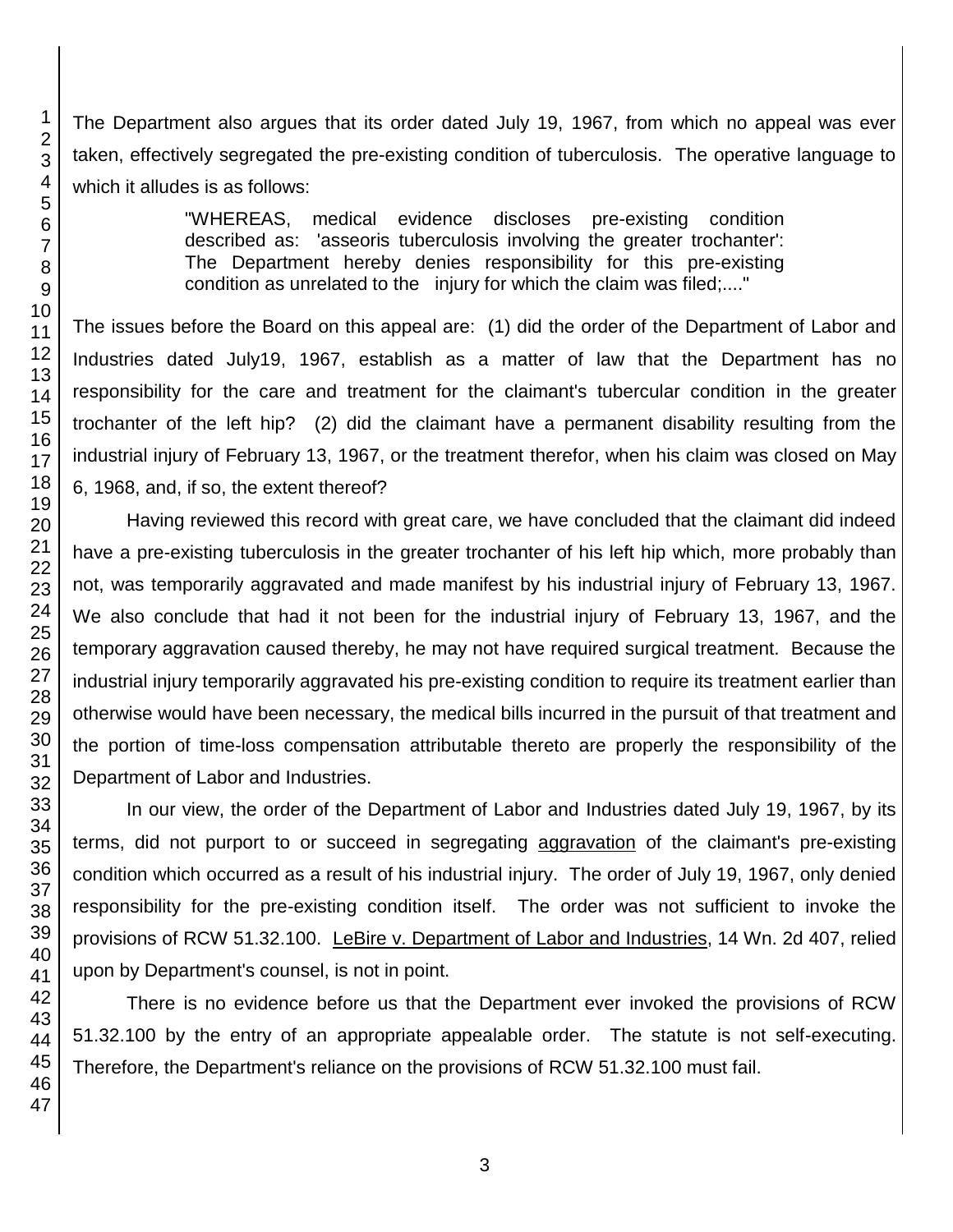On the matter of whether or not the blow to the claimant's hip on February 13, 1967 required the surgeries, the testimony of Dr. Robert W. Simpson, an internal medicine specialist who examined for the Department, is persuasive:

- "Q (EXAMINER) He is climbing up a ladder working, and he falls backward several feet - say 3 or 4 feet - on to a hard surface – on his hip. Wouldn't this aggravate the pre-existing problem or inflammation wouldn't it upset the situation there?
- A Yes because you can assume he bruised the area, and had a little bruise - then he got bleeding and swelling in this area, and it swelled up, and the tissue was tight, and it was painful. I don't think it caused the infection though; I think the infection was smoldering.
- Q Okay. Suppose it is smoldering, wouldn't this then be the finale that would make it blow-up and spread?
- A That is right.
- Q I am not.
- A I think very possibly it flared the area of inflammation to the point where the man became symptomatic and needed surgery; and then, because the surgery was done and the tuberculosis was not found in the first tissue biopsy, the drainage continued, and the second surgery then showed the tuberculosis which had been there all along.
- Q Well, now----(interrupted)
- A (Continuing) Tuberculosis is an odd disease. It will smoulder in some people 30 or 40 years. We used to see this. And in other people, they will get the tuberculosis and be dead in a month or two from it going through the blood stream; so I think each patient's resistance is a little different, and this boy's resistance to tuberculosis was enough to hold it partially in check until something interfered with his body's defense mechanism.
- Q (EXAMINER) Now, the second point you testified there was no disability. The boy testified that ever since this time, he can't walk as far as he did; he had to find lighter work because he can't stand as long on this hip and it hurts him to do so. Is this consistent with the after-effects of this treatment?
- A This is consistent with the after-effects of tuberculosis.
- Q Not the treatment?
- A Not the treatment.
- Q So, we can say, Doctor, that the injury probably made the need for treatment imperative?
- A Yes.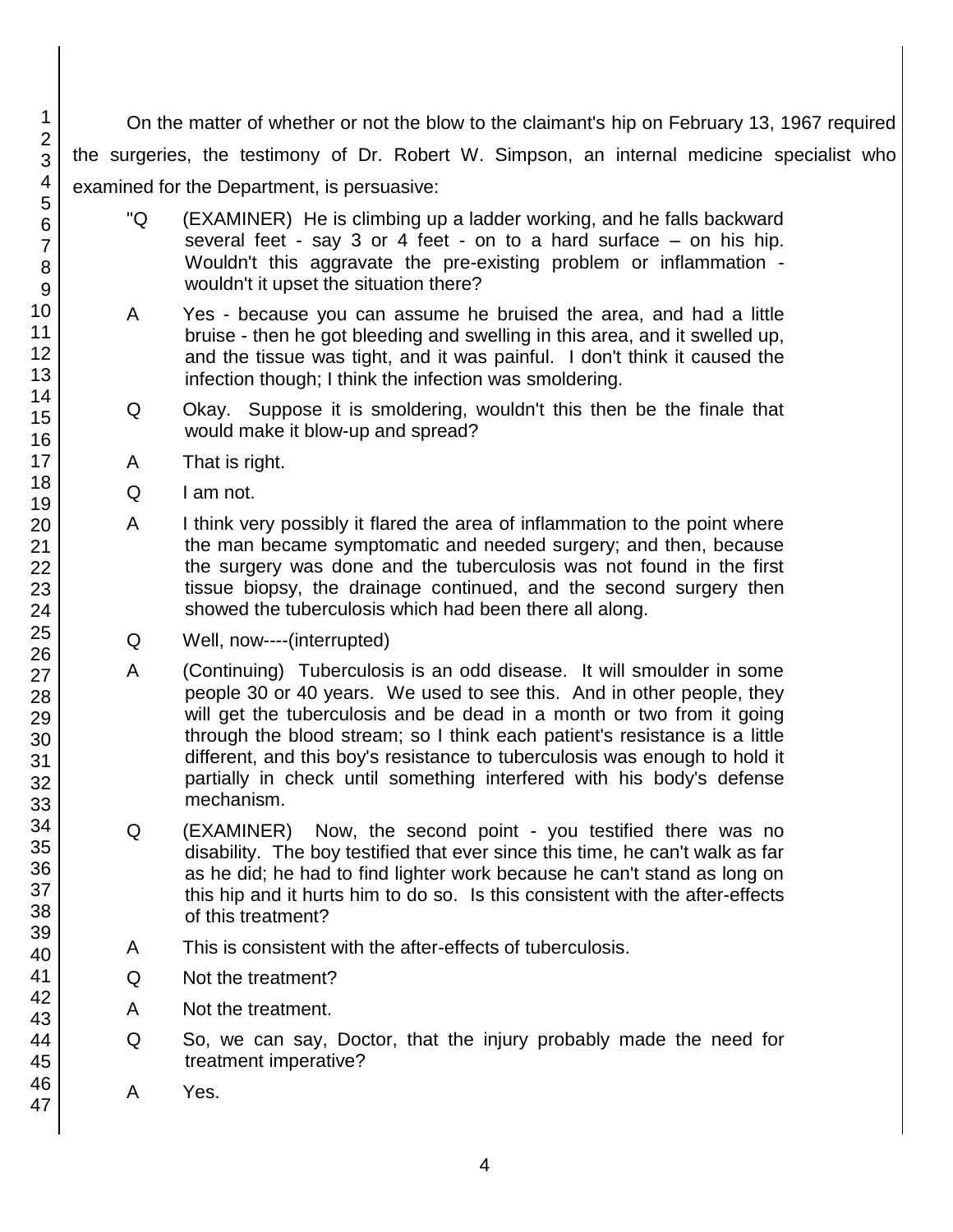- Q But we could not say there would be any disability as a result of that treatment -- but if there were disability, it would be as a result of the underlying tuberculosis condition?
- A Yes.

#### **CROSS EXAMINATION**

BY MR. GRUTZ:

- Q In answer to the Examiner, you said the fall caused the tuberculosis to flare up?
- A The area of inflammation to flare up.
- Q And this necessitated the first surgery, is that correct?
- A Yes.
- Q Given your opinion that this fall caused a flare-up and this necessitated the first surgical operation, wouldn't it be fair to say, Doctor, that the failure of this wound to heal necessitated the second surgical operation?
- A Oh, yes."

On the question of the claimant's permanent disability, what is before us is the effect his industrial injury had upon his pre-existing condition. The preponderance of medical testimony does not support the claimant's contention that he has permanent disability in his hip residual to his hip operations related to the industrial injury. The more persuasive medical evidence is that it was not the aggravation of the claimant's pre-existing condition which resulted in any permanent disability, but if there is permanent disability, it is the result of the tuberculosis of the greater trochanter. There is a difference in medical opinion on whether or not the claimant's left hip surgeries resulted in a permanent partial disability. Clearly the evaluation testimony of Dr. Arthur R. Black must be disregarded because he obviously does not understand the rating system of the Washington Industrial Insurance Act.

In determining whether or not there is a resultant permanent disability, we have carefully considered the evaluations given by Dr. Peter Fisher and Dr. Robert W. Simpson, internal medicine specialists, and Dr. Edwin E. Sprecher, an orthopedic surgeon. None of the parties presented the testimony of Dr. Ernest Burgess, so we do not have before us an evaluation of the attending orthopedic surgeon.

We note that the descriptions of pain and limitation of motion as found by the doctors on their examinations describe a minimal, if any, loss of function and disability. We are persuaded that the doctor best qualified to give a disability rating opinion in this case was not presented by any of the

1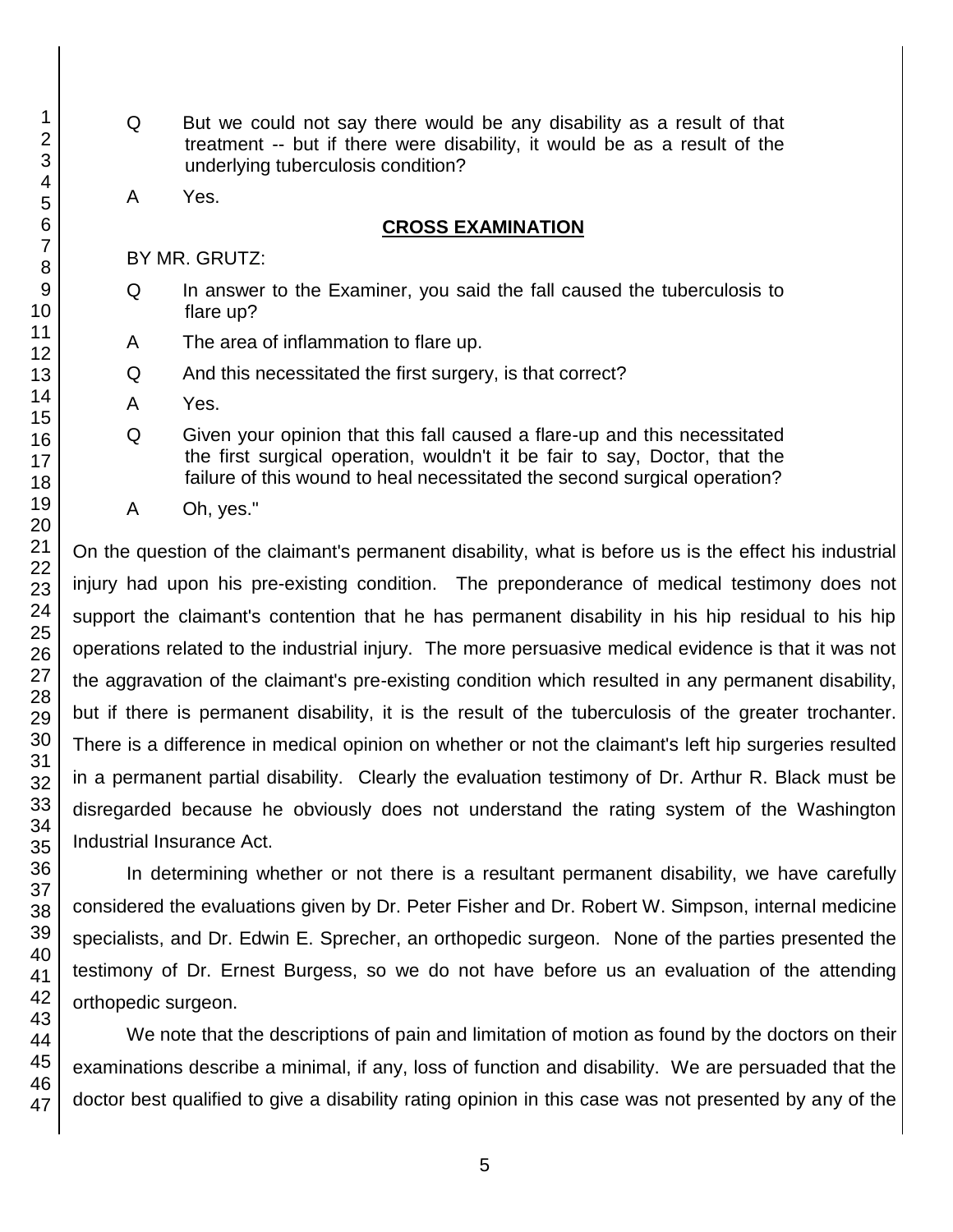- 1. The claimant, Richard W. Thrush, was injured by a blow to the left hip on February 13, 1967, during the course of his employment at M. R. Smith Shingle Company in Beaver, Clallam County, Washington. He filed a report of accident with the Department of Labor and Industries on March 16, 1967. On April 27, 1967, the Department entered an order allowing the claim and granting time-loss compensation payments. On July 19, 1967, the Department entered an order segregating a preexisting condition described as "asseoris tuberculosis, involving the greater trochanter," and denying responsibility for this as unrelated to the injury. On May 6, 1968, the Department issued an order closing the claim and terminating time-loss, without any award for permanent partial disability. Claimant gave notice of appeal on June 5, 1968. By order dated June 28, 1968, the Board of Industrial Insurance Appeals granted the appeal.
- 2. Appellate proceedings were conducted before the Board of Industrial Insurance Appeals and on March 20, 1969, a hearing examiner for this

parties. In the absence of the opinion of the attending orthopedic surgeon, we accept the opinion of Drs. Robert W. Simpson and Edwin E. Sprecher that the claimant suffered no permanent partial disability attributable to the industrial injury of February 13, 1967, or the surgeries required

It is our conclusion, therefore, that the treatment, including the two surgeries for the claimant's left hip trochanteric tuberculosis, and time-loss compensation allowable during said period are properly the responsibility of the Department and, that on May 6, 1968, the claimant had no measurable degree of permanent disability attributable to his industrial injury of February 13, At a hearing held in this matter on December 16, 1968, Swedish Hospital appeared by its attorney, Roy M. Jackson, and moved it be allowed to intervene in this matter. Its claimed interest in the matter was unpaid hospital bills for an operation on the claimant and certain other medical expenses. Although our disposition of the present appeal favors the hospital's underlying contention that the operative procedures were made necessary by the industrial injury, it behooves us to clarify the legal question of their right to intervene. As already mentioned earlier in our decision, The Swedish Hospital has an interest in the litigation and in the success of one of the parties and may become a party to the proceeding under the terms of RCW 4.08.190 and RCW 51.52.060, and our order will grant the motion to intervene.

## **FINDINGS OF FACT**

Based on the record made at the hearing held in this matter, this Board finds: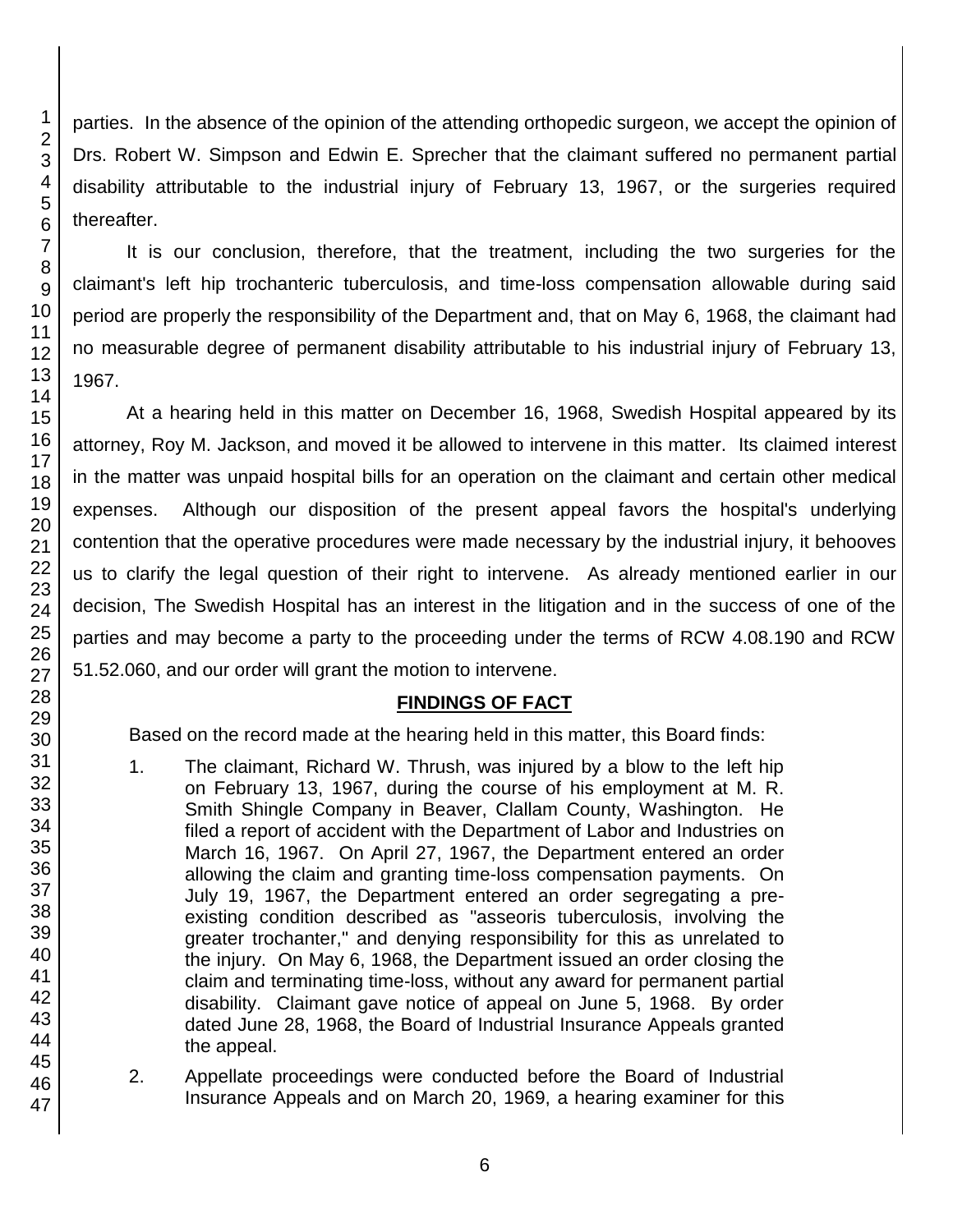Board entered a Proposed Decision and Order in connection with this appeal. Thereafter, within the period of time provided by law, exceptions were filed and the case referred to the Board for review as provided by RCW 51.52.106.

3. On July 19, 1967, the Department had issued an order reciting:

**"WHEREAS**, medical evidence discloses pre-existing condition described as: 'asseoris tuberculosis involving the greater trochanter': The Department hereby denies responsibility for this pre-existing condition as unrelated to the injury for which the claim was filed;...."

- 4. The injury to the claimant's left hip on February 13, 1967, aggravated a pre-existing condition of tuberculosis in his left greater trochanter. The claimant was operated at The Swedish Hospital in Seattle, Washington, on two occasions, March 27, 1967, and May 31, 1967, for alleviation of the infectious condition of tuberculosis of his greater trochanter as diagnosed. These operations were required sooner than they otherwise would have been necessary due to the effects of the February 13, 1967 industrial injury.
- 5. On or about May 6, 1968, when his claim was closed by the Department of Labor and Industries, the claimant had a complete range of motion in all directions of his arms and legs. The left hip showed some pain at the extreme of internal rotation and external rotation of the hip. The calf measurements were equal bilaterally and the thigh measurements were approximately equal bilaterally.

There was a healed scar 6½ inches long lateral to the left trochanter, the center portion of which is retracted over a 1-inch distance extending down to the trochanter. The surgical scar was depressed with slight tenderness in the depressed area. The claimant's back motions were normal and various stress tests given by medical experts to the claimant's legs indicated normal function, the tones of the gluteal muscles were normal, and the claimant walked without a limp. The claimant walked normally on his heels and toes and could squat normally. The medical findings and tests indicated no evidence of permanent disability existed in the claimant's left hip, leg, or back when his claim was closed.

- 6. On May 6, 1968, the claimant's condition resulting from his industrial injury of February 13, 1967, was fixed and the claimant suffered no limitation of function or permanent disability as a result of said injury or the surgeries to his left hip.
- 7. The Swedish Hospital, through counsel, moved to intervene in the appeal as an interested party in view of unpaid medical bills.
- 8. There is no evidence that the Department issued an appropriate appealable order to invoke the provisions of RCW 51.32.100.
- 2 3 4 5 6 7 8 9 10 11 12 13 14 15 16 17 18 19 20 21 22 23 24 25 26 27 28 29 30 31 32 33 34 35 36 37 38 39 40 41 42 43 44 45 46 47

1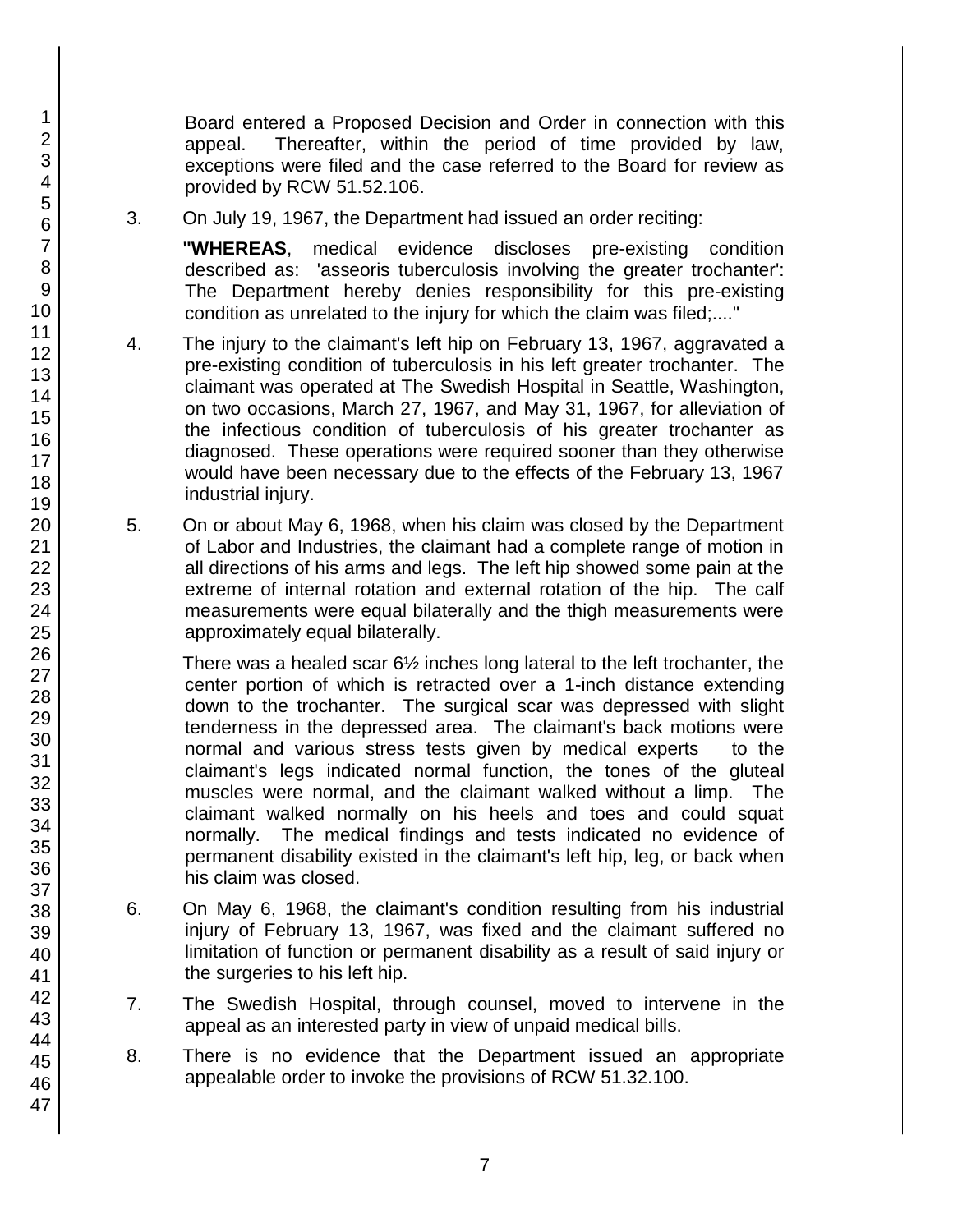## **CONCLUSIONS OF LAW**

Based on the foregoing findings of fact, this Board concludes:

- 1. This Board has jurisdiction of the parties and subject matter of this appeal.
- 2. The order of the Department dated July 19, 1967, did not establish, as a matter of law, that the aggravation of the claimant's pre-existing tuberculosis of the greater trochanter by his industrial injury of February 13, 1967, was not causally related to said injury.
- 3. No appropriate appealable order was entered by the Department to invoke the provisions of RCW 51.32.100 and said statute is not selfexecuting.
- 4. The treatment received by the claimant at The Swedish Hospital in Seattle, Washington, on March 27, 1967, and May 31, 1967, and the related treatment procedures precedent and antecedent thereto were necessitated by his industrial injury of February 13, 1967, and causally related thereto, and is properly the responsibility of the Department of Labor and Industries within the meaning of the Washington Industrial Insurance Act.
- 5. The Swedish Hospital is an interested party within the meaning of RCW 4.08.190 and RCW 51.52.060, and its motion to intervene should be granted.
- 6. On May 6, 1968, the claimant did not suffer any permanent disability as a result of his industrial injury of February 13, 1967, within the meaning of the Washington Industrial Insurance Act.
- 7. The order of the Department of Labor and Industries issued herein on May 6, 1968, should be reversed and this matter remanded to the Department with instruction to accept responsibility for the claimant's hospitalization and treatment at The Swedish Hospital, including the operative procedures performed on the claimant on March 27, 1967, and May 31, 1967, and the necessary medical procedures associated therewith, and furthermore to pay any time-loss compensation not already paid to the claimant for periods of temporary total disability occasioned by said treatment, and thereupon to close the claim. It is so ORDERED.

Dated this 14th day of October, 1969.

| <b>BOARD OF INDUSTRIAL INSURANCE APPEALS</b><br>/s/ |             |
|-----------------------------------------------------|-------------|
| ROBERT C. WETHERHOLT<br>/s/                         | Chairperson |
| R.H. POWELL<br>/s/                                  | Member      |
| R.M. GILMORE                                        | Member      |